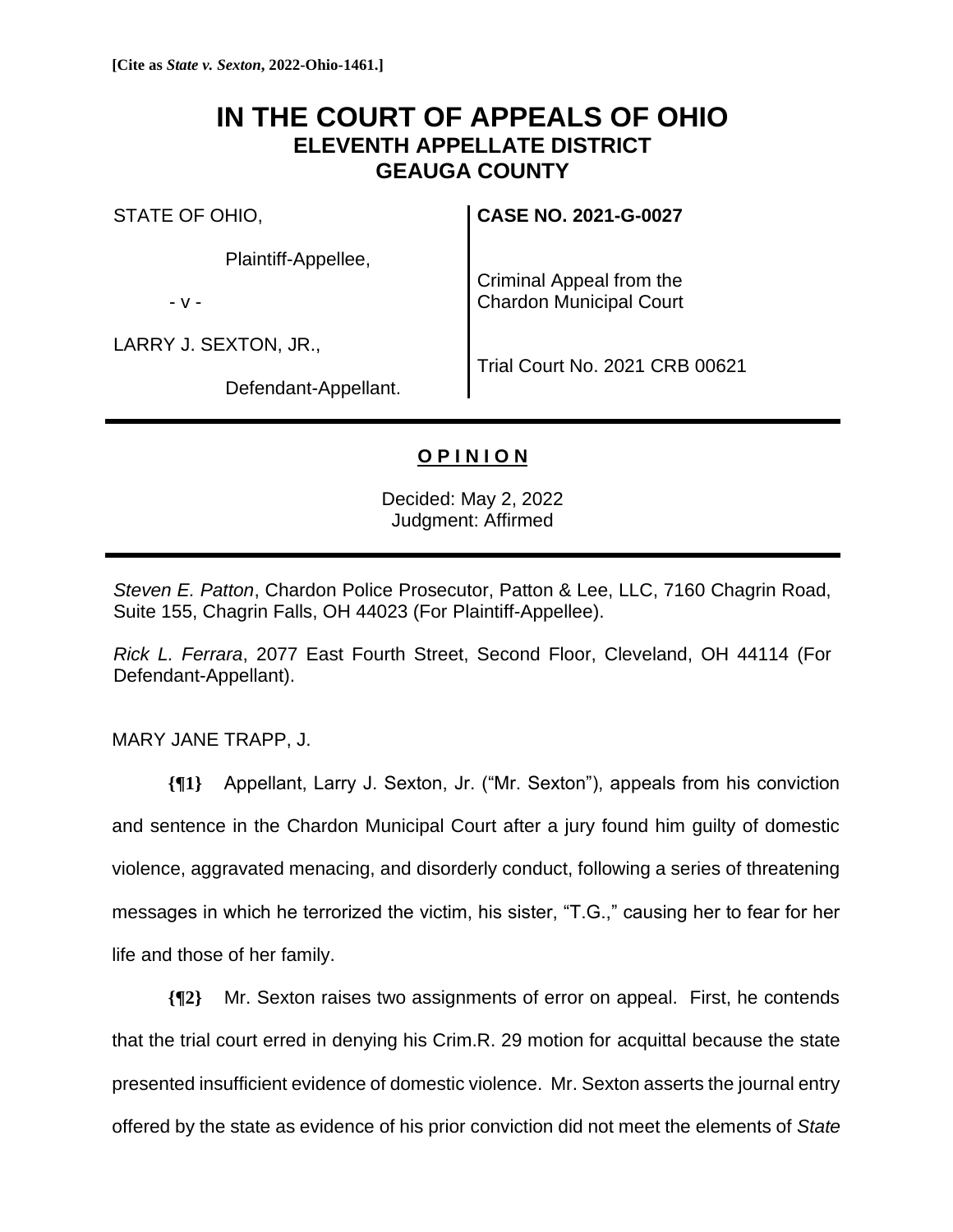*v. Gwen*, 134 Ohio St.3d 284, 2012-Ohio-5046, 982 N.E.2d 626, and was dated one year after sentencing. Further, Mr. Sexton asserts there was insufficient evidence of "imminent" harm. Finally, he contends the manifest weight of the evidence did not warrant a conviction for domestic violence or aggravated menacing.

**{¶3}** After a careful review of the record and relevant law, we find Mr. Sexton's assignments of error to be without merit. Firstly, the state's exhibit of Mr. Sexton's prior domestic violence conviction comports with the requirements of *State v. Gwen*, i.e., the sentencing judgment entry contains the fact of conviction the sentence, and it was signed by the trial judge and time-stamped by the clerk. In addition, as evidenced by the timestamped judgment entry, the judgment entry was not dated a year after his sentencing but the day he was sentenced. The state also introduced sufficient evidence that the victim had a reasonable belief of imminent harm: she testified that she was in fear for her and her family's safety to the extent that she sought protection from the police, obtained a temporary protection order ("TPO"), and sought a civil protection order ("CPO"). She lived under a shroud of fear from Mr. Sexton's threatening and violent communications, which escalated to threats that he would kill her by strangulation. Finally, the manifest weight of the evidence more than supports the jury's verdict. The jury was free to believe the state's version of events and that Mr. Sexton's threats via electronic communication were more than "hypothetical rants."

**{¶4}** The judgment of the Chardon Municipal Court is affirmed.

#### **Substantive and Procedural History**

**{¶5}** In late August 2021, Mr. Sexton was charged in the Chardon Municipal Court with three counts: aggravated menacing, a first-degree misdemeanor, in violation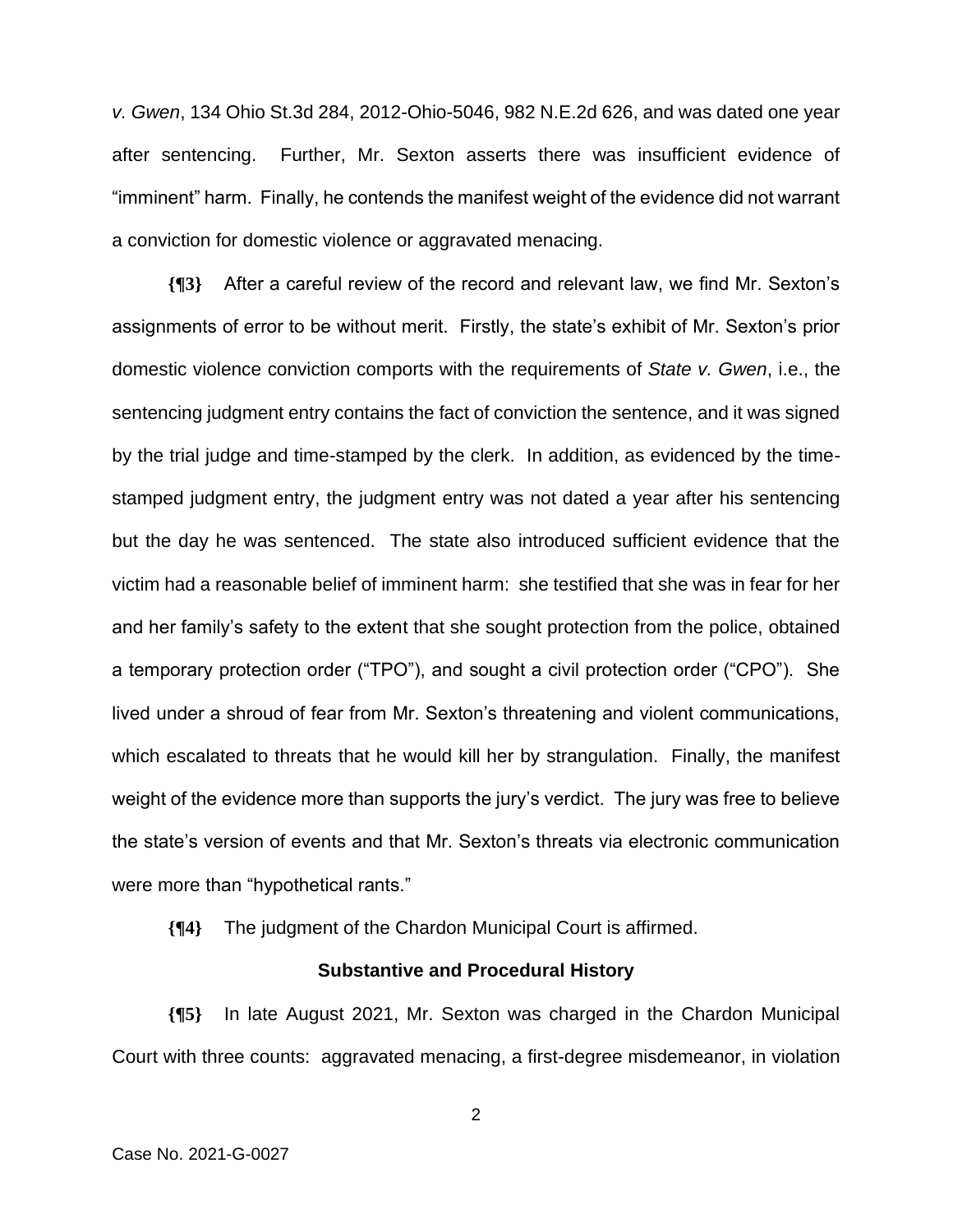of R.C. 2903.21(A); domestic violence, a second-degree misdemeanor, in violation of R.C. 2919.25(C); and disorderly conduct, a minor misdemeanor, in violation of R.C. 2917.11(A)(1). Mr. Sexton's charges arose from a series of threatening and violent communications with the victim, his sister, T.G. The court also issued a TPO for T.G. while the matter was pending.

**{¶6}** The defense filed a motion in limine to prohibit the introduction of any of the underlying facts related to Mr. Sexton's prior domestic violence conviction other than the judgment of conviction.

**{¶7}** Prior to the start of trial, the trial court asked defense counsel if she wished to add anything to her motion in limine. Defense counsel responded that she discussed the documents from Mr. Sexton's prior domestic violence conviction that she found prejudicial with the prosecutor, and he agreed to not include them. She clarified for the court that they discussed using only two pages - the "cover page from Cuyahoga, from the Municipal Court, as well as the conviction" - to establish the fact of the prior conviction (also later referred to as "Plaintiff's Exhibit 3"). Finding the parties agreed to stipulate to the facts of the underlying conviction, the court granted the motion in limine.

**{¶8}** The case proceeded to a one-day jury trial in which the victim, and the investigating officer, Deputy Gary Kracker ("Deputy Kracker") of the Geauga County Sheriff's Office, testified for the state.

**{¶9}** T.G., Mr. Sexton's older sister by seven years, testified their mother died in December 2002 and their father passed in August 2017. T.G. testified that their "dad was a central part of [Mr. Sexton's] life, and helping him through life." After he passed, T.G. tried to help him by making sure he had rides to his doctor appointments and to the store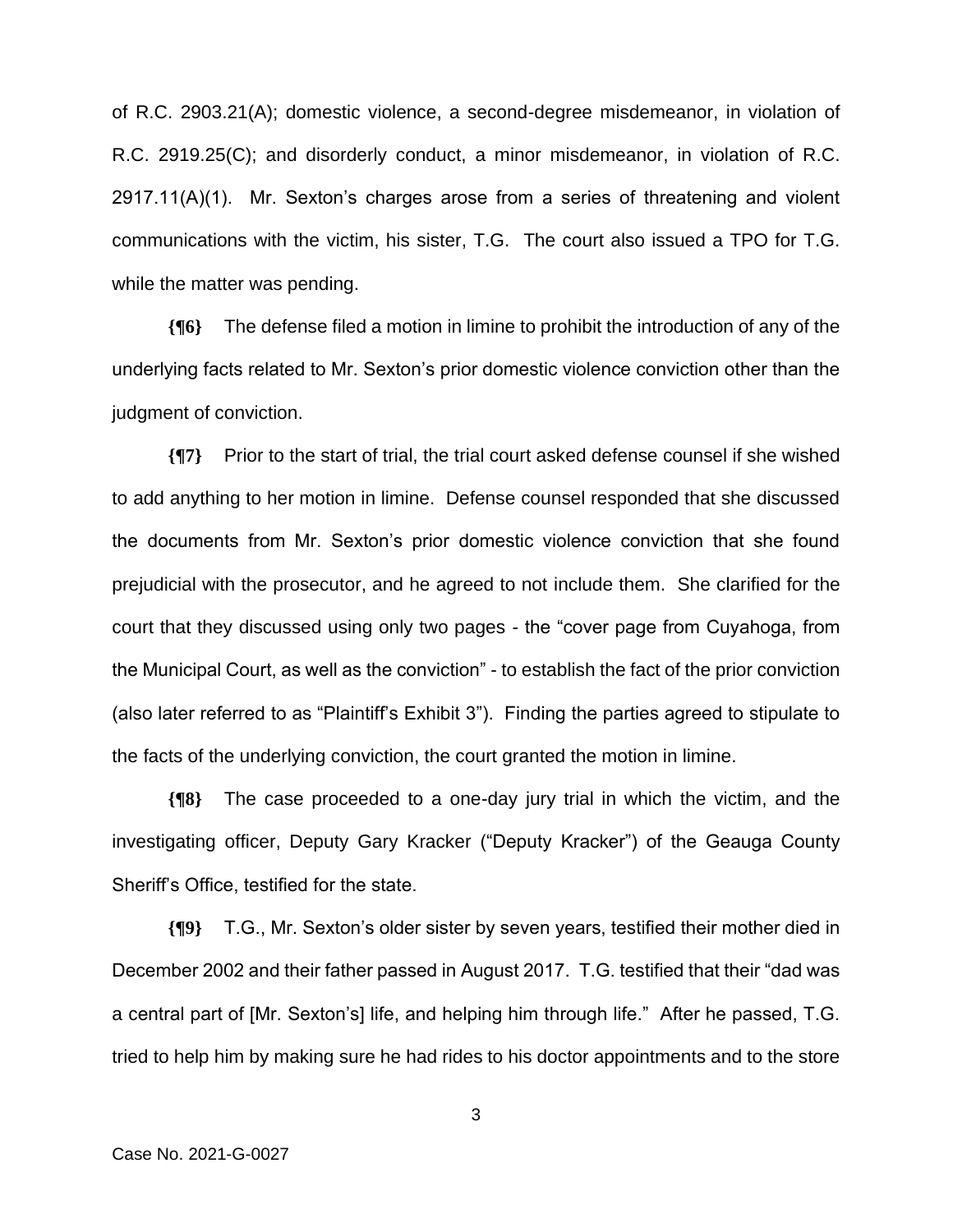to get food. She informed the jury that Mr. Sexton has a history of substance abuse and mental health issues and went to several rehabilitation facilities. She communicated with Mr. Sexton mostly through social media applications such as Facebook.

**{¶10}** She described his messages for the jury: "Um, [Mr. Sexton] liked to rant. He would rant a lot of things that there were happening in his life that were bad. And he often times would blame everyone else for those issues, including me on all of them. So that was ranting. And I tolerated that to a point. But then in July, they just became very threatening. At that point, he was no longer just ranting. It was – it was just totally changed, and it was becoming violent towards me."

**{¶11}** T.G. then read various messages from Mr. Sexton to the jury, which included threats of violence, degrading name-calling, and threats of litigation, which escalated to death threats to her and her immediate family, including her children. T.G. felt "[t]here's just so much hate towards me, and that I am in danger from him. He wants to hurt me. \* \* \* I believe that he would have shot me." She described one of his messages as "vicious": "[h]e's vicious and could care less what he does to me and how he hurts me and doesn't see me as even a human." T.G. was scared and "wanted to be in a safe place." After Mr. Sexton sent her a message about "wanting to put a belt around my neck and to watch my eyes pop out that I had had it. I realized at that point that his obsession with this has gone too much, and that I needed help and protected. And that's when I went directly to the Sheriff."

**{¶12}** T.G. testified that she filed a written statement with the Geauga County Sheriff's Department and obtained a TPO. She also filed for a CPO in the Geauga County Court of Common Pleas.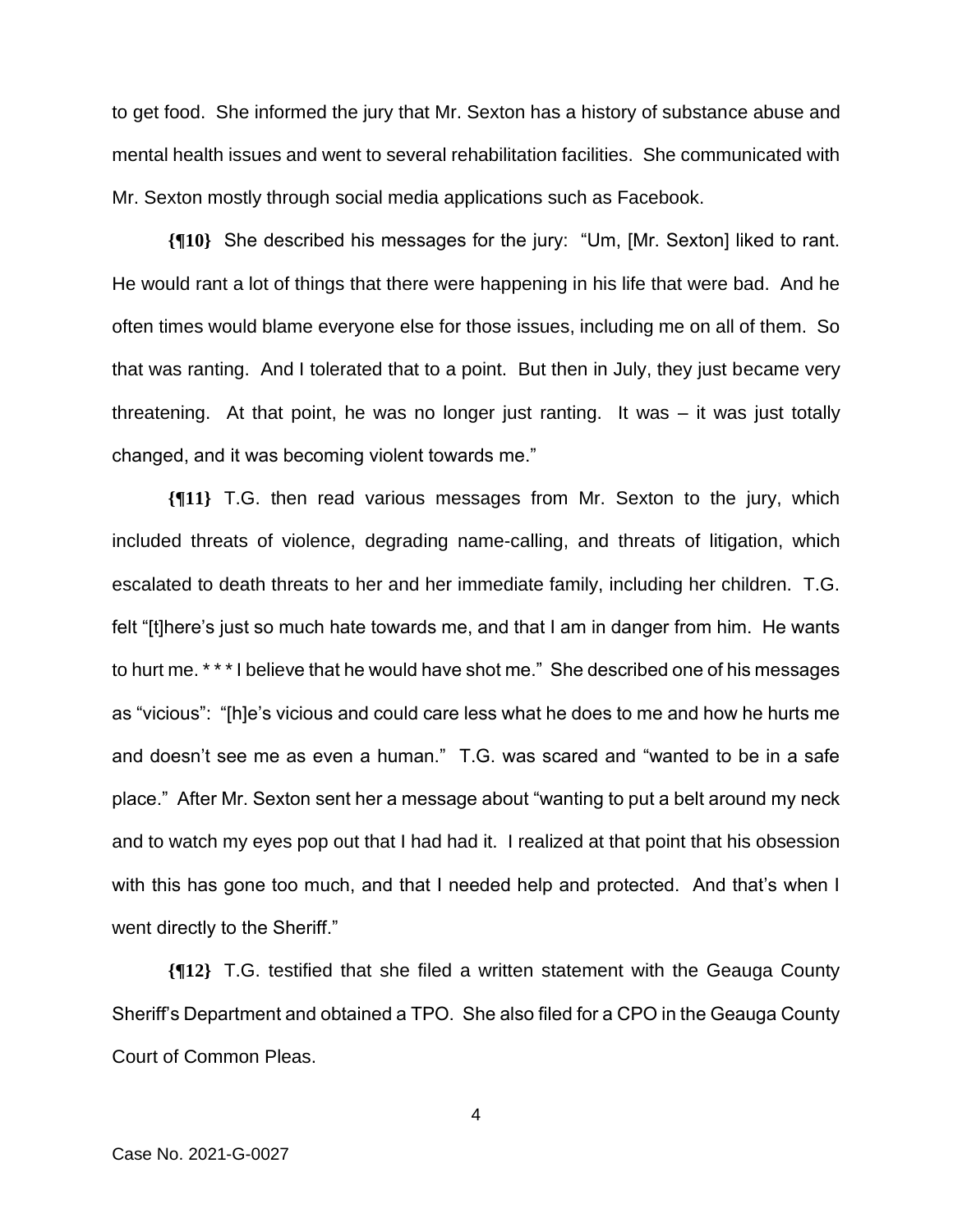**{¶13}** Deputy Kracker testified that he took T.G.'s written statement when she came to the Sheriff's Office. He investigated the matter and amended the charges to aggravated menacing.

**{¶14}** At the close of the state's case, the state offered its exhibits into evidence, specifically "Plaintiff's Exhibit 3" - a two-page exhibit consisting of the Cuyahoga Falls Municipal Court Criminal Case summary page and the judgment of conviction and sentence for domestic violence. In a confusing colloquy between defense counsel and the prosecutor, apparently based on pre-trial discussions, defense counsel did not object to Exhibit 3; rather, she agreed to stipulate to the authenticity of the certified copy of Mr. Sexton's prior conviction for domestic violence but would not stipulate to its admissibility. The stipulation of the prior conviction would elevate Mr. Sexton's domestic violence charge from a fourth-degree misdemeanor to a second-degree misdemeanor.

**{¶15}** The defense made a Crim.R. 29 motion for acquittal based on insufficient evidence as to the element of "imminent physical harm" for the charges of domestic violence and aggravated menacing. The defense argued there was no evidence Mr. Sexton was anywhere near T.G. where he could cause imminent physical harm. The defense also argued that evidence of Mr. Sexton's prior conviction was not properly before the jury. That evidence was not admitted nor was a stipulation as to the element of a prior domestic violence conviction presented to the jury.

**{¶16}** The trial court first addressed Plaintiff's Exhibit 3, noting that it had not been admitted in the state's case in chief. As already noted, there had been a pretrial stipulation that language would be redacted from the prior conviction document and "other paper work" that included the underlying facts of the prior case would not come to the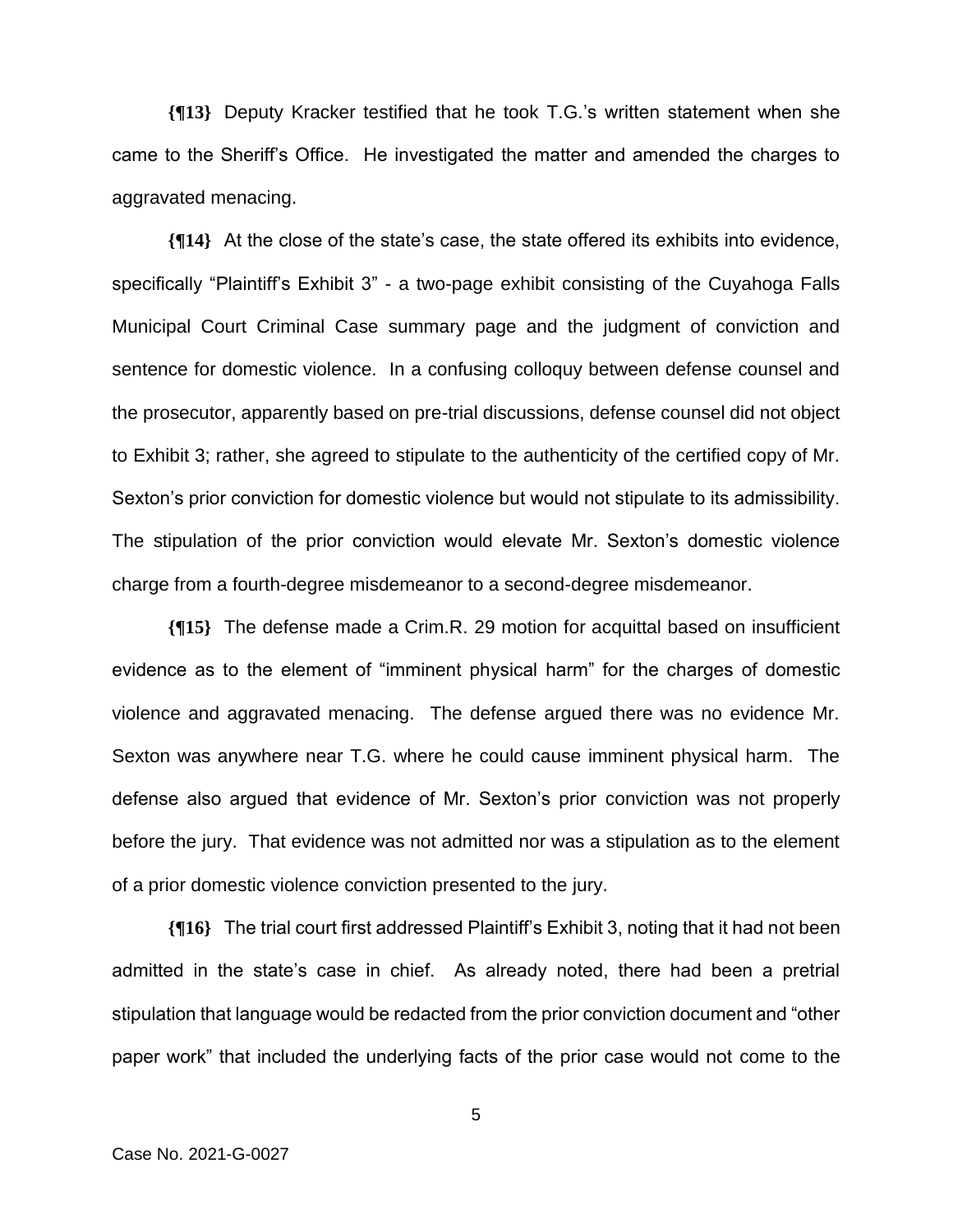jury's attention. Apparently, the state believed the defense had stipulated to the prior conviction.

**{¶17}** The trial court held in abeyance its ruling on Plaintiff's Exhibit 3 and overruled the Crim.R. 29 motion, finding that not all of Mr. Sexton's text and Facebook messages were from another city. Mr. Sexton was homeless, and T.G. received them in Auburn Township. T.G. testified that on the day before she filed her statement with the Sheriff's Office, she received a text about a "belt around her neck" and that she could not get the visual out of her head. The trial court found that was sufficient evidence of imminent physical harm to send the case to the jury.

**{¶18}** The trial court subsequently admitted the Plaintiff's Exhibit 3 for the jury's consideration, finding the prior conviction had been stipulated to "after a motion in limine hearing." The defense renewed its objection.

**{¶19}** The defense called no witnesses and moved for the admission of defense exhibits.

**{¶20}** The jury returned guilty verdicts on all counts. Before the trial court proceeded to sentencing, the defense renewed its Crim. R. 29 motion as to the domestic violence charge, arguing there was no evidence that the victim was in any imminent danger because Mr. Sexton was thirty minutes away from the victim's location. The trial court overruled the motion, stating that "imminent danger was a fact for the jurors to decide" and that "at any given time that the threats were made we would not know the exact location. [Mr. Sexton] could have been on the street next to his sister \* \* \*."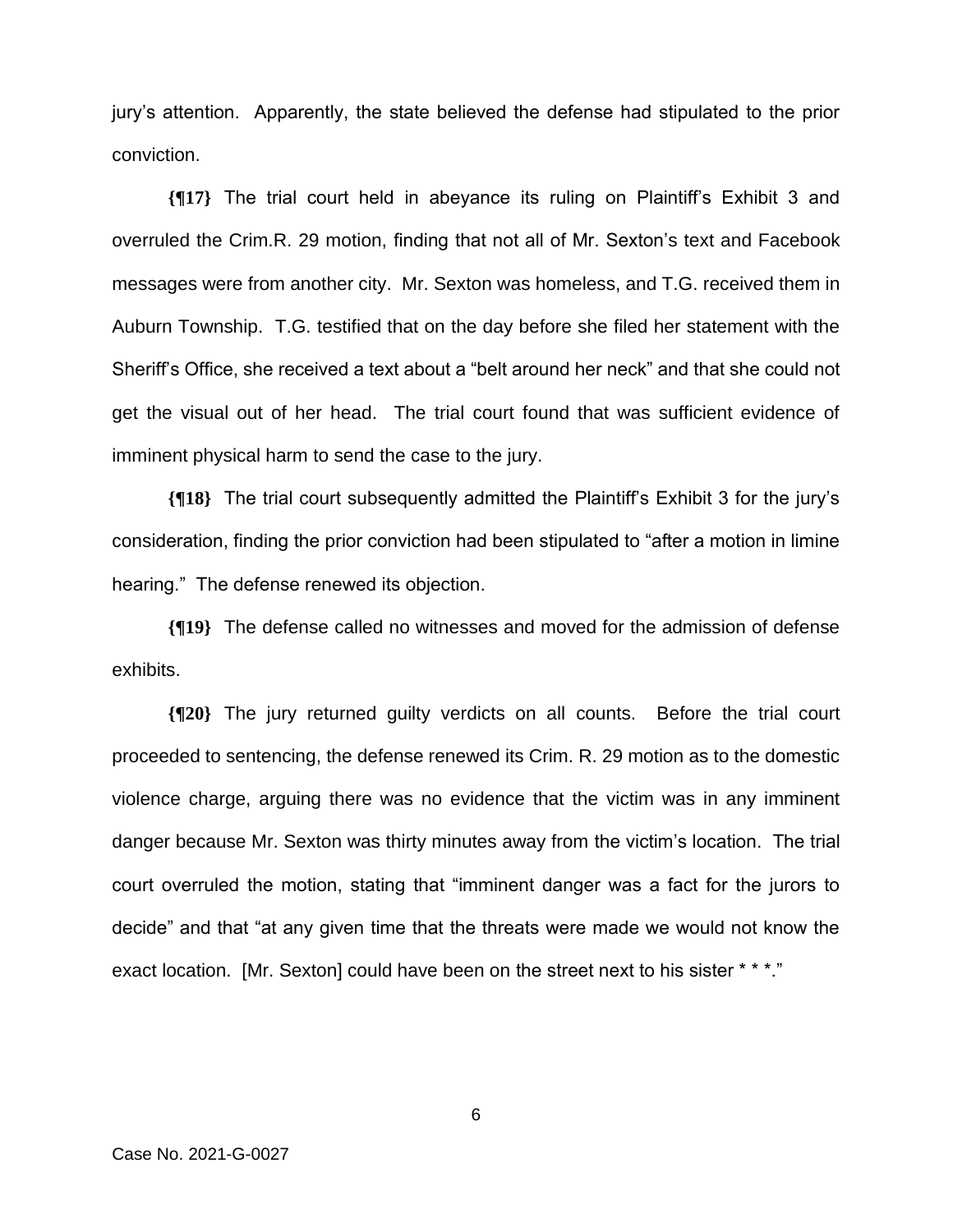#### **The Sentencing Hearing**

**{¶21}** At the sentencing hearing, after Mr. Sexton spoke on his own behalf, the court noted that it had ordered certain bond conditions, which included assessments of Mr. Sexton's risk of reoffending, substance abuse, and mental health. Mr. Sexton, however, refused to participate. Mr. Sexton also rejected the court's sentence of a reduced jail term and probation because he did not want to be subject to the conditions of probation. Accordingly, after ensuring Mr. Sexton preferred the longer jail term, the court imposed 180 days in jail on the count of aggravated menacing to be served consecutively to a 90-day jail sentence on the count of domestic violence.

**{¶22}** Mr. Sexton now appeals, raising two assignments of error:

**{¶23}** "[1.] The state of Ohio presented insufficient evidence of domestic violence."

**{¶24}** "[2.] The manifest weight of the evidence did not warrant conviction for domestic violence or aggravated menacing."

#### **Sufficiency of the Evidence**

**{¶25}** In his first assignment of error, Mr. Sexton contends that the state presented insufficient evidence of domestic violence, specifically as to his prior offense and the element of "imminent harm."

**{¶26}** In reviewing a challenge to the sufficiency of the evidence, an appellate court views the evidence in a light most favorable to the prosecution. *State v. Smith*, 80 Ohio St.3d 89, 113, 684 N.E.2d 668 (1997). Sufficiency is "'a term of art meaning that legal standard which is applied to determine whether the case may go to the jury or whether the evidence is legally sufficient to support the jury verdict as a matter of law.""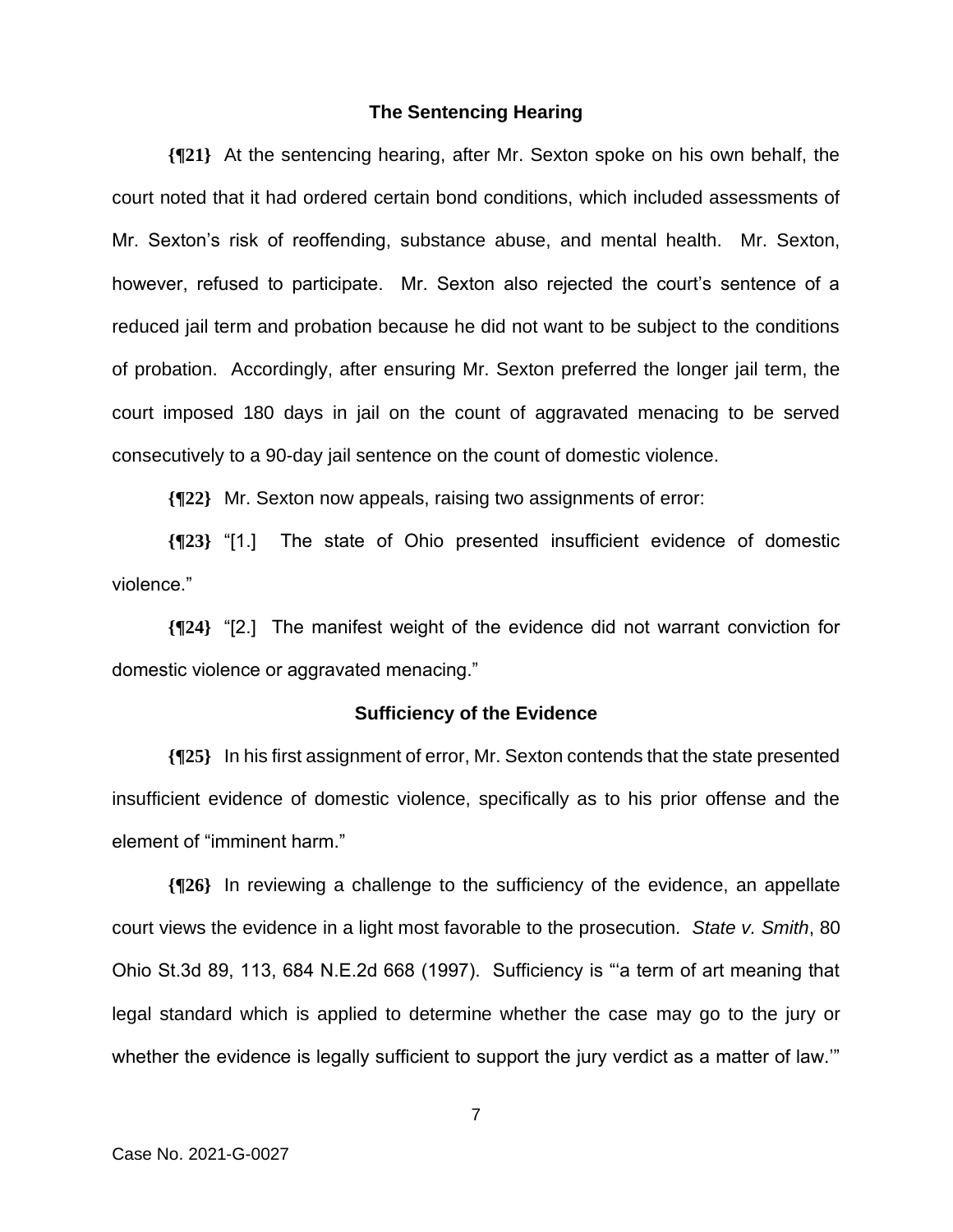*State v. Thompkins*, 78 Ohio St.3d 380, 386, 678 N.E.2d 541 (1997), quoting *Black's Law Dictionary* 1433 (6th Ed.1990). "In essence, sufficiency is a test of adequacy. Whether the evidence is legally sufficient to sustain a verdict is a question of law." *Id*.

**{¶27}** "In viewing a sufficiency of the evidence argument, the evidence and all rational inferences are evaluated in the light most favorable to the prosecution. *See State v. Goff*, 82 Ohio St.3d 123, 138, 694 N.E.2d 916 (1998). A conviction cannot be reversed on grounds of sufficiency unless the reviewing court determines that no rational juror could have found the elements of the offense proven beyond a reasonable doubt. *Id.*" *State v. Carter*, 2017-Ohio-7501, 96 N.E.3d 1046, ¶ 95 (7th Dist.), *appeal not allowed*, 151 Ohio St.3d 1515, 2018-Ohio-365, 90 N.E.3d 952. *See also State v. Cooper*, 11th Dist. Ashtabula No. 2019-A-0090, 2020-Ohio-3559, ¶ 5-6.

### **Prior Conviction**

**{¶28}** Mr. Sexton contends that the trial court failed to prove his prior conviction, which was necessary to elevate his domestic violence charge from a fourth-degree misdemeanor to a second-degree misdemeanor. He argues that the journal entry of his conviction does not meet all of the elements of a conviction under *Gwen*, *supra*, and that it was dated one year after he was sentenced.

**{¶29}** The state may prove a past conviction pursuant to R.C. 2945.75(B)(1), which provides, "Whenever in any case it is necessary to prove a prior conviction, a certified copy of the entry of judgment in such prior conviction together with evidence sufficient to identify the defendant named in the entry as the offender in the case at bar, is sufficient to prove such prior conviction." When proving a past conviction pursuant to R.C. 2945.75(B)(1), the judgment entry must comply with Crim.R. 32(C). *Gwen* at ¶ 23.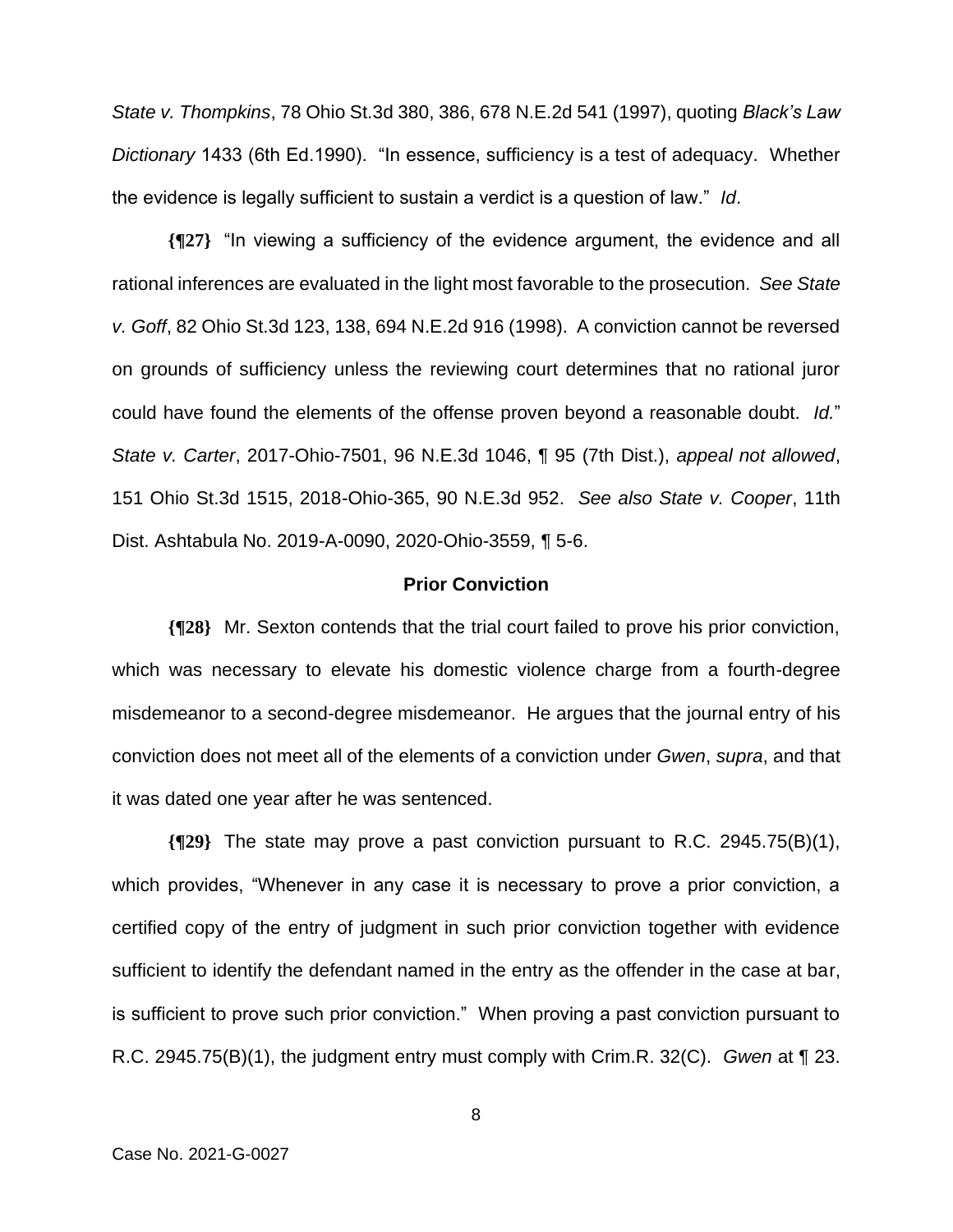To comply with Crim.R. 32(C), "the judgment entry must set forth (1) the fact of a conviction, (2) the sentence, (3) the judge's signature, and (4) the time stamp indicating the entry upon the journal by the clerk." *Id.*; *State v. Raia*, 11th Dist. Portage No. 2013- P-0020, 2014-Ohio-2707, ¶ 10.

**{¶30}** The state offered a two-page exhibit pursuant to the parties' agreement during a pretrial motion in limine hearing that the exhibit would contain the Cuyahoga Falls Municipal Court criminal case summary and the judgment entry of Mr. Sexton's conviction and sentence, omitting any reference to the facts underlying the conviction (Plaintiff's Exhibit 3).

**{¶31}** A review of the second page of Plaintiff's Exhibit 3 reveals the judgment entry complies with Crim.R. 32(C). It sets forth that a jury found (1) Mr. Sexton guilty of domestic violence, in violation of R.C. 2919.25 (fact of a conviction); (2) Mr. Sexton was sentenced to 180 days in jail, with 150 days suspended, provided he followed certain conditions (the sentence); (3) it was signed by the trial judge (judge's signature); and (4) was time stamped by the clerk of the Cuyahoga Falls Municipal Court on June 14, 2001 (the time stamp indicating entry upon the journal by the clerk).

**{¶32}** Further, contrary to Mr. Sexton's assertion, he was not sentenced over a year later, but several weeks after a jury found him guilty. Perhaps Mr. Sexton was confused since the first page of the exhibit, i.e., the court's criminal case summary, notes his probation was terminated a year later. In addition, the pre-printed section on the summary where the details of the sentence should be inserted was left blank. In any case, that does not impact our analysis of the sentencing judgment entry.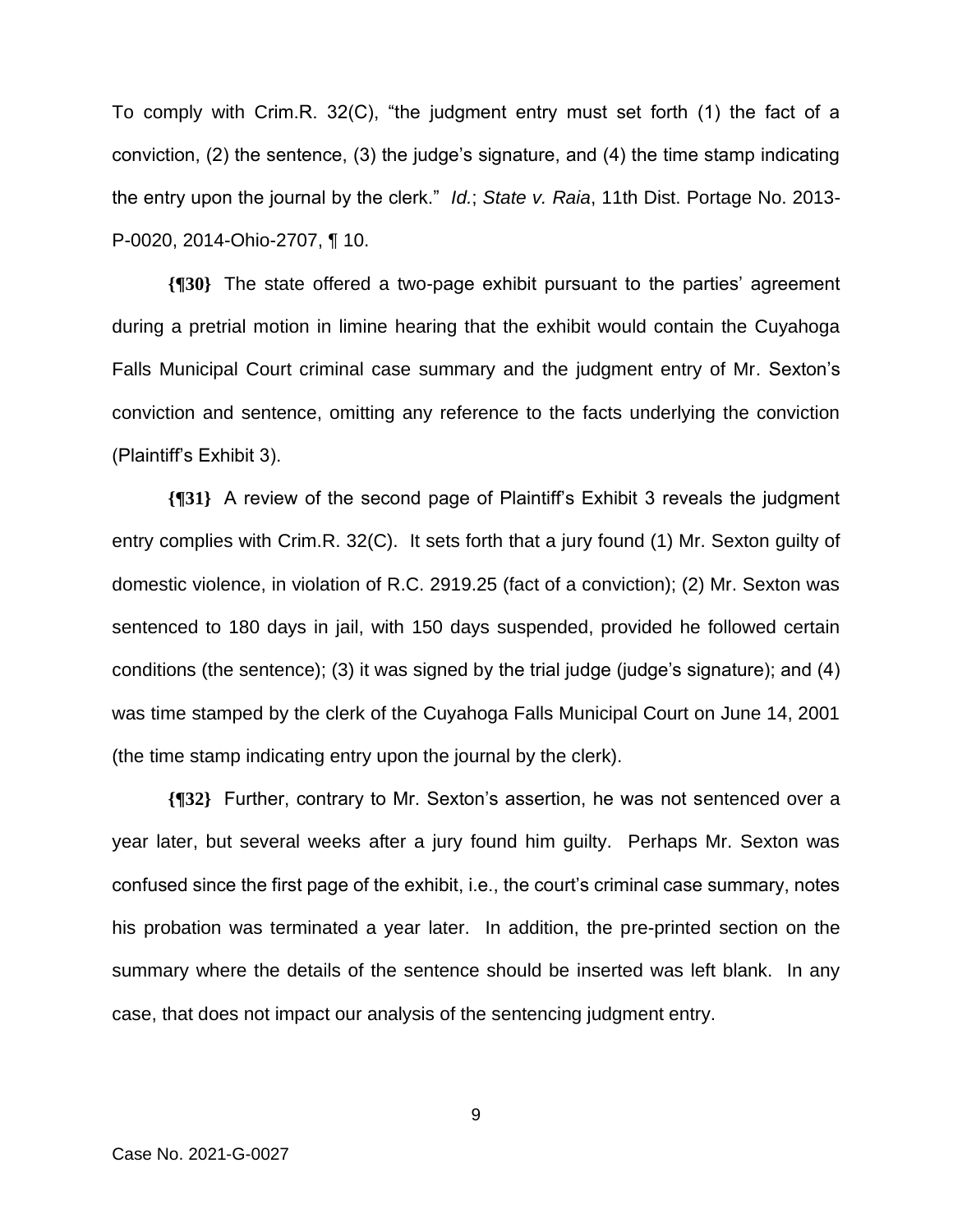**{¶33}** We find the sentencing entry from Mr. Sexton's prior conviction properly complies with *Gwen*, *supra*, and does not indicate he was sentenced "over a year later." Thus, the state admitted sufficient evidence to prove his prior conviction, and this portion of Mr. Sexton's assignment of error is overruled.

#### **Imminent Harm**

**{¶34}** Mr. Sexton also argues that the state failed to introduce sufficient evidence of "imminent harm" because none of his "comments" had any temporal element and were otherwise couched in the context of a hypothetical circumstance.

**{¶35}** Mr. Sexton was convicted of domestic violence in violation of R.C. 2919.25(C), which states, "No person, by threat of force, shall knowingly cause a family or household member to believe that the offender will cause imminent physical harm to the family or household member."

**{¶36}** "A person acts knowingly, regardless of purpose, when the person is aware that the person's conduct will probably cause a certain result or will probably be of a certain nature." R.C. 2901.22(B).

**{¶37}** "Family or household member" includes " \* \* \* another person related by consanguinity or affinity to the offender." R.C. 2919.25(F)(1)(a)(ii).

**{¶38}** "'The victim's state of mind is an essential element of domestic violence under R.C. 2919.25(C). \* \* \* "[T]here must be some evidence either that a victim stated, or that from other evidence it could be inferred, that the victim thought that the accused would cause imminent physical harm."'" *Cooper*, *supra*, at ¶ 14, quoting *State v. South*, 2d Dist. Champaign No. 2017-CA-34, 2018-Ohio-4146, ¶ 13, quoting *Hamilton v. Cameron*, 121 Ohio App.3d 445, 449, 700 N.E.2d 336 (12th Dist.1997).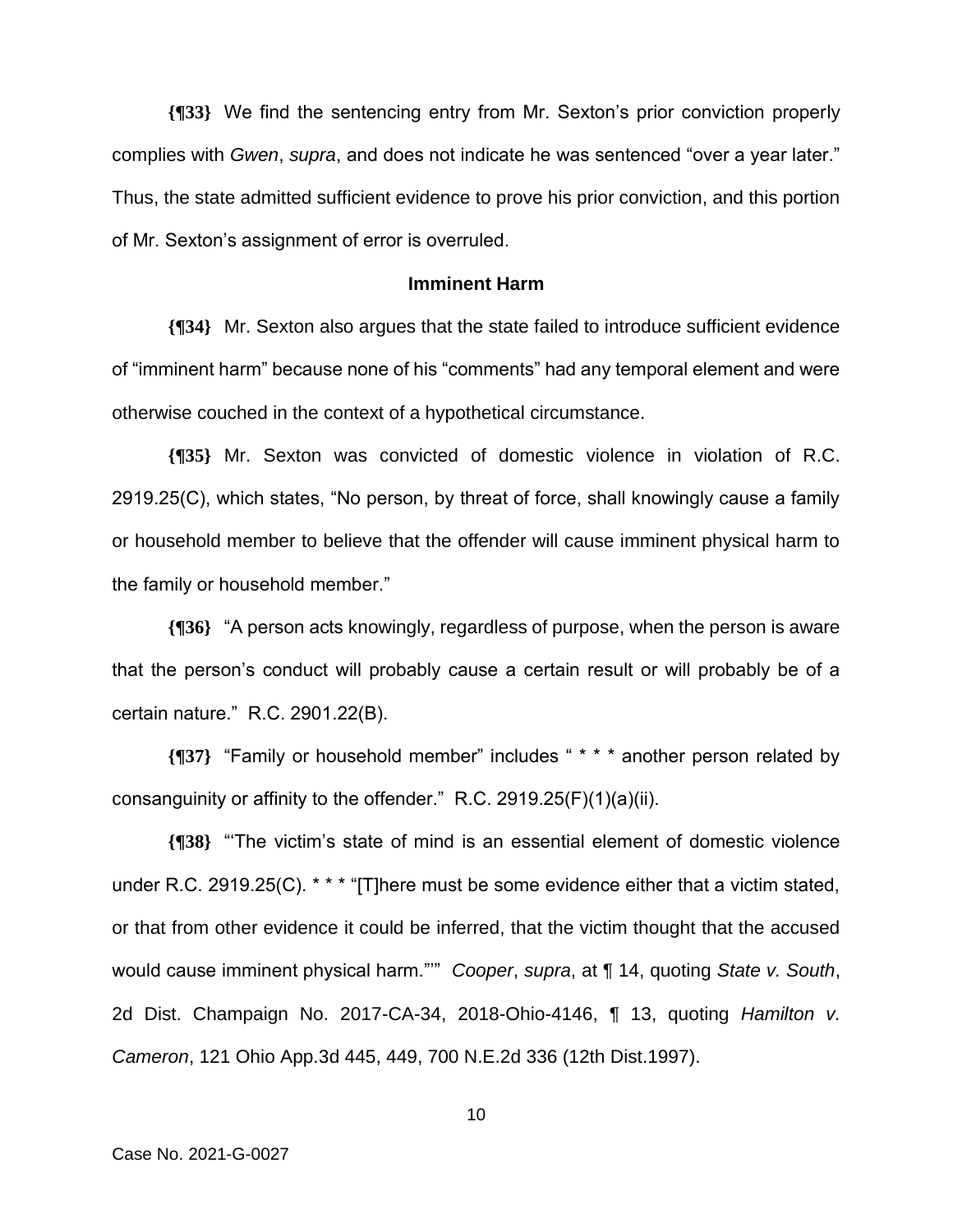**{¶39}** "Imminent" is defined as "1. (Of a danger or calamity) threatening to occur immediately; dangerously impending \* \* \*. 2. About to take place \* \* \*." *Black's Law Dictionary*, imminent (11th Ed.2019).

**{¶40}** The state introduced evidence that T.G. was fearful for her life and that of her immediate family, including her sons. T.G. testified that Mr. Sexton's escalating threats and violent communications caused her physical stress and fear. She described one of these intimidating texts as "[h]e took a picture of himself in a mask, like a black mask and hoodie, and then to intimidate me, he just says. Boo. LOL." She described her actions after receiving the message as follows: "I went and sat in my safe place, which is the out house." After Mr. Sexton sent her a message stating, "Your brother may be smarter than you ever knew. Guess we will find out soon. I'm free to roam the country, LOL," T.G. stated, "That's when I went to my out house and just cried and tried to find peace and hid. That's where I would hide, and my family knew where I was hiding." When T.G. received a message from Mr. Sexton "wanting to put a belt around my neck and to watch my eyes pop out," T.G. stated, "It was just so visual and so graphic and so horrible that I had had it. I realized at that point that his obsession with this has gone too much, and that I needed help and protected. And that's when I went directly to the Sheriff." T.G. further testified as to Mr. Sexton's history of substance abuse, mental health issues, and instability.

**{¶41}** As we already noted, in determining the "imminent danger of physical harm" element, the critical inquiry is whether the proof fully evidences a reasonable belief by the victim that the accused will cause imminent physical harm. *State v. McClelland*, 10th Dist. Franklin No. 01AP-630, 2002 WL 356306, \*5 (Mar. 7, 2002). T.G.'s testimony combined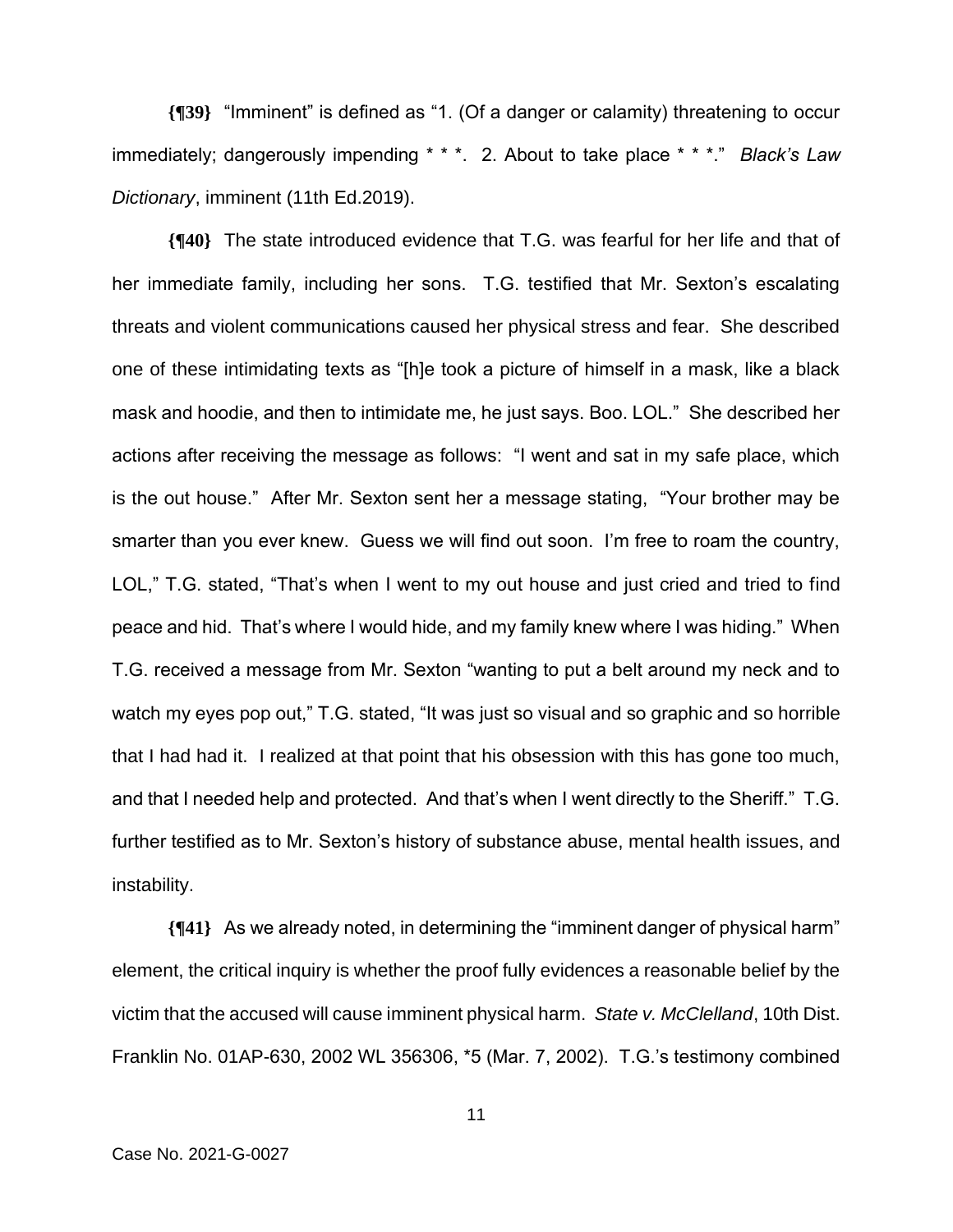with the exhibits of Mr. Sexton's threatening communications are sufficient evidence from which a jury could find that T.G. reasonably believed Mr. Sexton would cause her imminent physical harm.

**{¶42}** Mr. Sexton argues that "imminent" equates to a temporal element of physical harm. We disagree. It was clear from T.G.'s testimony that she was scared for her safety and that she believed Mr. Sexton intended to cause her harm.

**{¶43}** In *State v. Baker* 12th Dist. Butler No. CA2020-08-086, 2021-Ohio-272, the victim waited several days to report a threatening text message to the police. *Id.* at ¶ 19. The Twelfth District explained that this did not vitiate the fact that the victim feared for her life at the time the appellant threatened her. *Id.* Similar to these circumstances, "the passage of time between the threat and when the victim reported it does not mean that she lacked the requisite belief that [the appellant] would cause her imminent physical harm. She feared for her life upon receiving the threat and remained 'scared,' which prompted her to seek protection." *Id. See also State v. Tackett*, 4th Dist. Jackson No. 04CA12, 2005-Ohio-1437, ¶ 15, *rev'd and remanded on other grounds* (the fact that the victim went to the police may serve as evidence that demonstrates the victim's belief that physical harm was imminent).

**{¶44}** There is also no indication in the record that T.G.'s fear subsided. Quite to the contrary, T.G.'s fear prompted her to seek a TPO in this case, as well as a CPO from the Geauga County Court of Common Pleas. She continued to check Mr. Sexton's Facebook "[b]ecause I felt threatened, and I needed in my mind to keep track of him. I needed to know where he was at, what he was thinking. I, you know, and then I would block him, then I would unblock him and look again. And it was just my way of dealing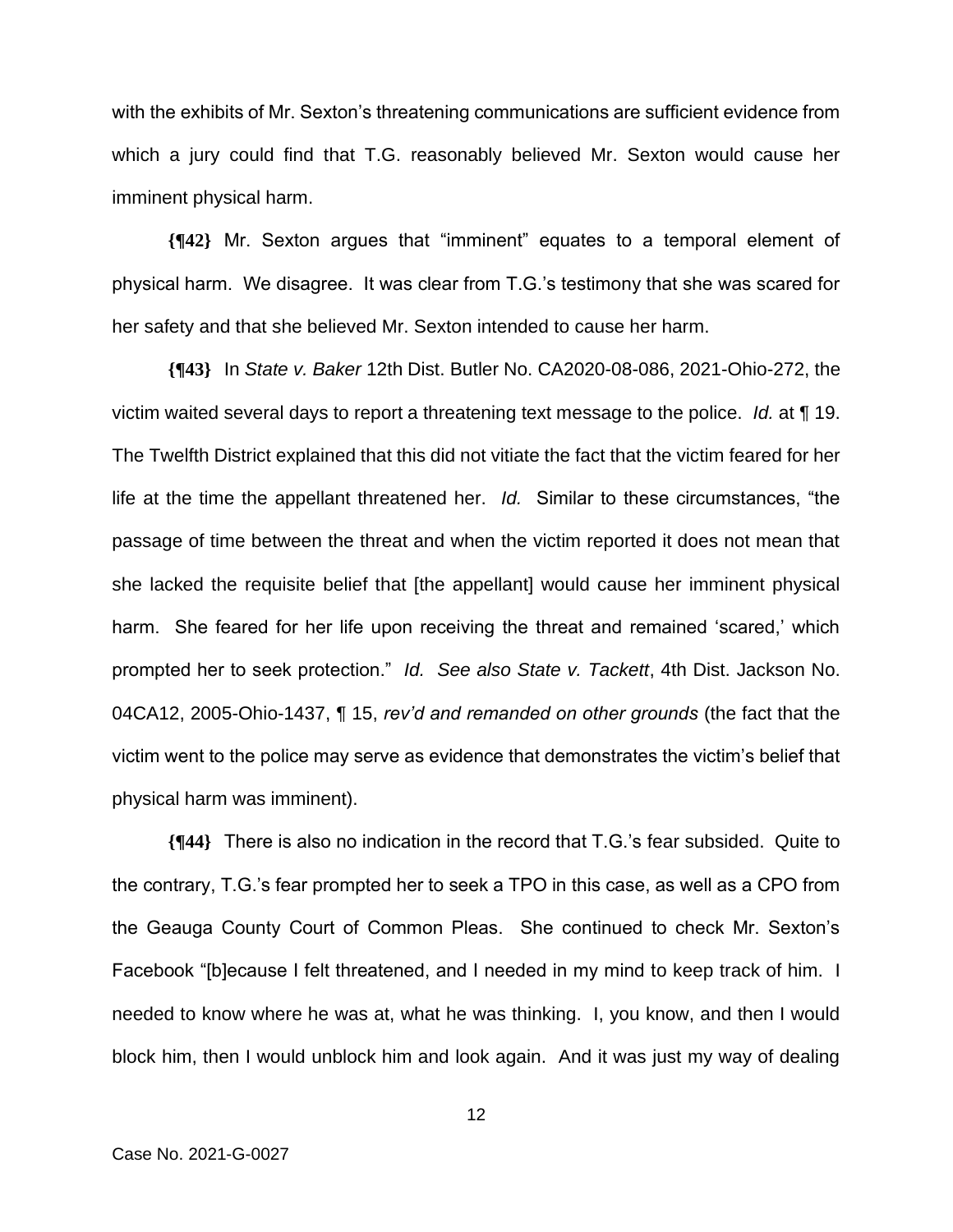with the situation, and in my mind, trying to protect me and my family." When asked why she continued to receive messages from Mr. Sexton, she testified that she "needed to know his state of mind, where he was at. He had already said he wanted to kill me numerous times and hurt my kids. I just wanted to know where he was at and what he was doing, and what he was thinking."

**{¶45}** Mr. Sexton argues that his threats were "entirely hypothetical, not imminent, and based on a fantasy of future redemption for his abandonment by T.G." due to his homeless status. He argues that *State v. Collie*, 108 Ohio App.3d 580, 671 N.E.2d 388 (1st Dist.1996), is persuasive because in that case the appellant's threat was conditional and there was nothing specific in regard to the appellant's past threats, i.e., no dates, places, and specific descriptions of what happened. *Id.* at 585. Thus, the First District found the evidence was insufficient to prove the victim's belief that harm was imminent because there was only a conditional threat and because the trial court had sustained an objection to the state's attempt to develop any specificity as to the prior acts of the appellant. *Id.* Thus, the issue in *Collie* was the admissibility of prior acts evidence combined with a conditional threat, which is a situation markedly different from this case.

**{¶46}** In this case, Mr. Sexton made a series of threatening communications, which escalated to threats of killing the victim and her immediate family. The state presented sufficient evidence through testimony of the victim and the investigating officer, as well as records of Mr. Sexton's communications, from which a jury could find T.G. had a reasonable belief that Mr. Sexton intended to cause her imminent physical harm. His threats were not conditional. They were intimidating and created such an aura of fear over the victim that she frequently hid in her "safe place," suffered physical distress that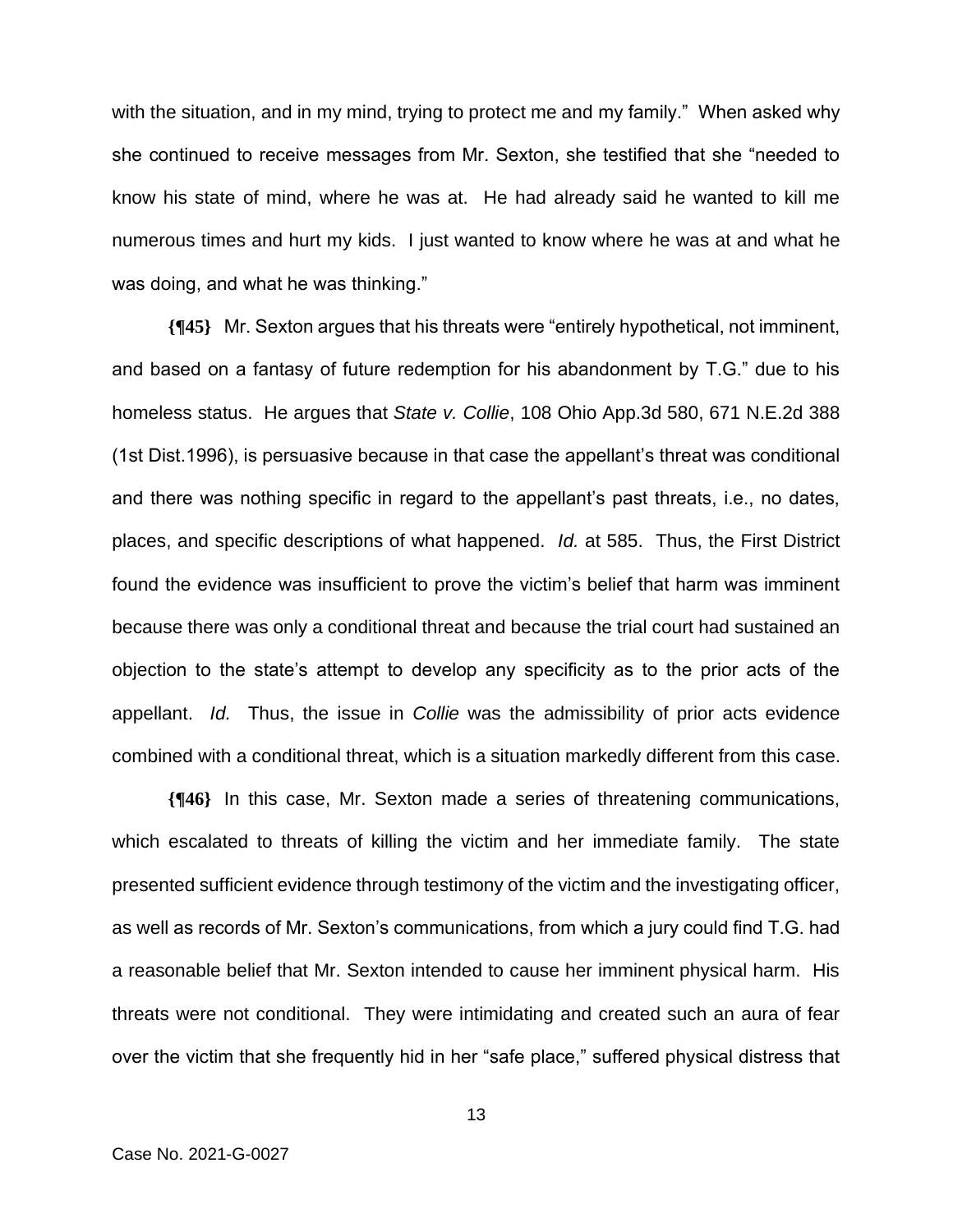led to hospitalization, filed a police report, and pursued a TPO in this case as well as a CPO. There is no question that because of Mr. Sexton's threats, she had a reasonable belief under the circumstances that physical harm to herself and her immediate family was "imminent."

**{¶47}** Mr. Sexton's first assignment of error is without merit.

#### **Manifest Weight of Evidence**

**{¶48}** In Mr. Sexton's second assignment of error, he contends, without citing any case law in support, that the manifest weight of the evidence does not warrant a conviction for domestic violence or aggravated menacing. More specifically, he contends his threats were hypothetical rants; that he never physically presented himself at any time to T.G.; and that his comments were sent only by electronic messaging.

**{¶49}** When reviewing whether a conviction is against the manifest weight of the evidence, we must "examine whether the evidence produced at trial 'attains the high degree of probative force and certainty required of a criminal conviction.'" *State v. Tibbetts*, 92 Ohio St.3d 146, 163, 749 N.E.2d 226 (2001), quoting *State v. Getsy*, 84 Ohio St.3d 180, 193, 702 N.E.2d 866 (1998). In order to do this, we must examine the entire record, weigh the evidence and all reasonable inferences, consider the credibility of witnesses, and determine whether the fact-finder clearly lost its way and created such a manifest miscarriage of justice that the conviction must be reversed and a new trial ordered. *Id.* "'Weight is not a question of mathematics, but depends on its effect in inducing belief." (Emphasis deleted.) *Thompkins* at 387, quoting *Black's Law Dictionary* 1594 (6th Ed.1990).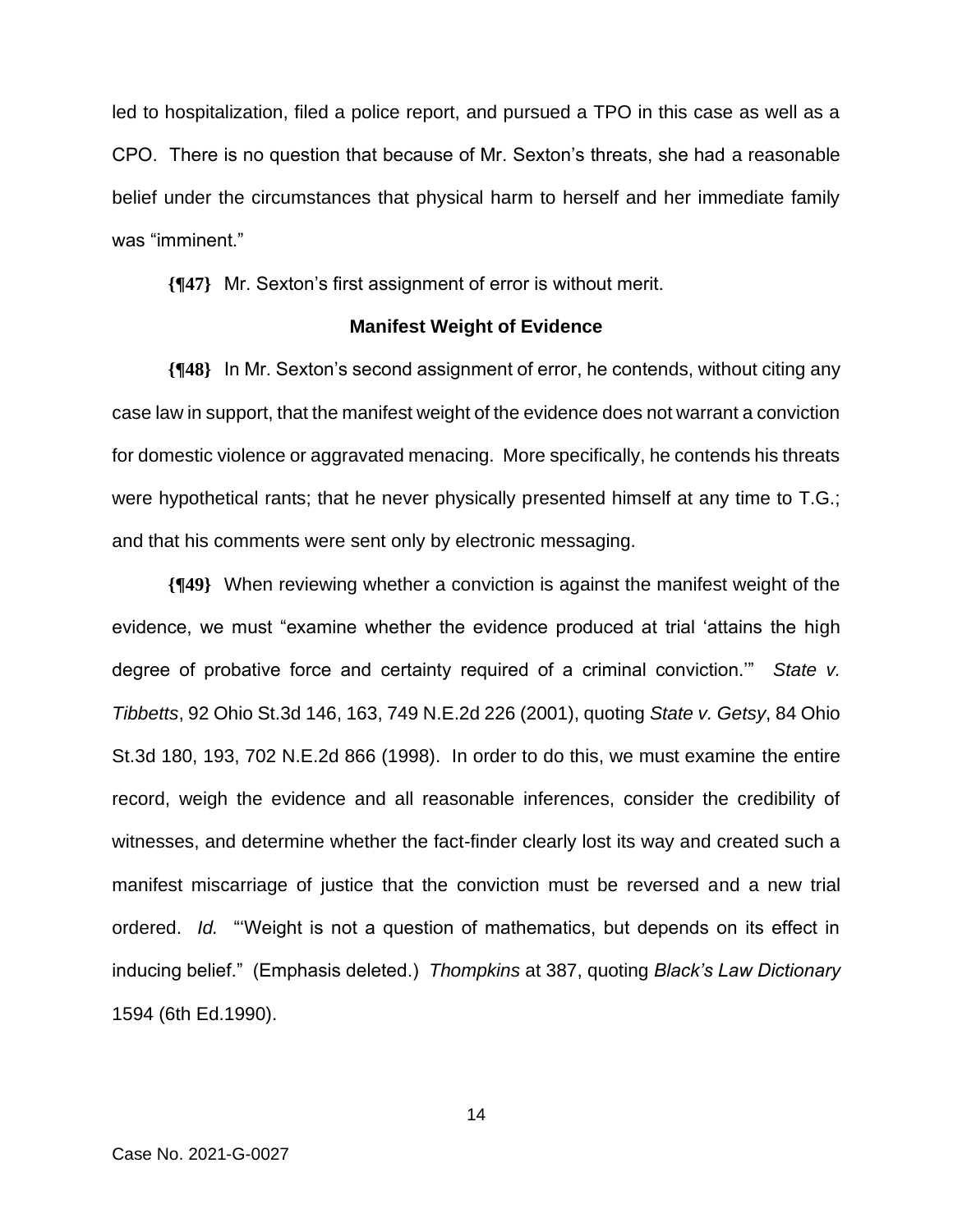**{¶50}** As our review of the evidence reveals, the manifest weight of the evidence supports the jury's verdict that Mr. Sexton, by threat of force, knowingly caused T.G. to believe that he would cause imminent physical harm to her and/or her immediate family (domestic violence), and that Mr. Sexton knowingly caused T.G. to believe that he would cause serious physical harm to her, her property, or her immediate family (aggravated menacing). *See* R.C. 2919.25(C) and R.C. 2903.21(A). T.G. testified as to Mr. Sexton's communications, which escalated in degree to death threats. She filed a police report seeking protection, which initiated the instant case, obtained a TPO, and pursued a CPO because she did not feel safe for herself or her family.

**{¶51}** The jury was free to believe the state's version of events and find that Mr. Sexton's threats to T.G. did not appear "hypothetical" since she hid in the woods and sought protection from the police and the courts. "The choice between credible witnesses and their conflicting testimony rests solely with the finder of fact and an appellate court may not substitute its own judgment for that of the finder of fact." *State v. Awan*, 22 Ohio St.3d 120, 123, 489 N.E.2d 277 (1986). Furthermore, "if the evidence is susceptible to more than one interpretation, a reviewing court must interpret it in a manner consistent with the verdict." *State v. McFeely*, 11th Dist. Ashtabula No. 2008-A-0067, 2009-Ohio-1436, ¶ 81.

**{¶52}** Lastly, we note that the fact that Mr. Sexton's communications were electronic is inconsequential, particularly since it has become the most common method of communication. A threat can be made in a variety of forms, even via a third party. As the Cleveland Municipal Court aptly noted in denying a defendant's motion to dismiss a charge of aggravated menacing because he made the threat to the victim's employer and